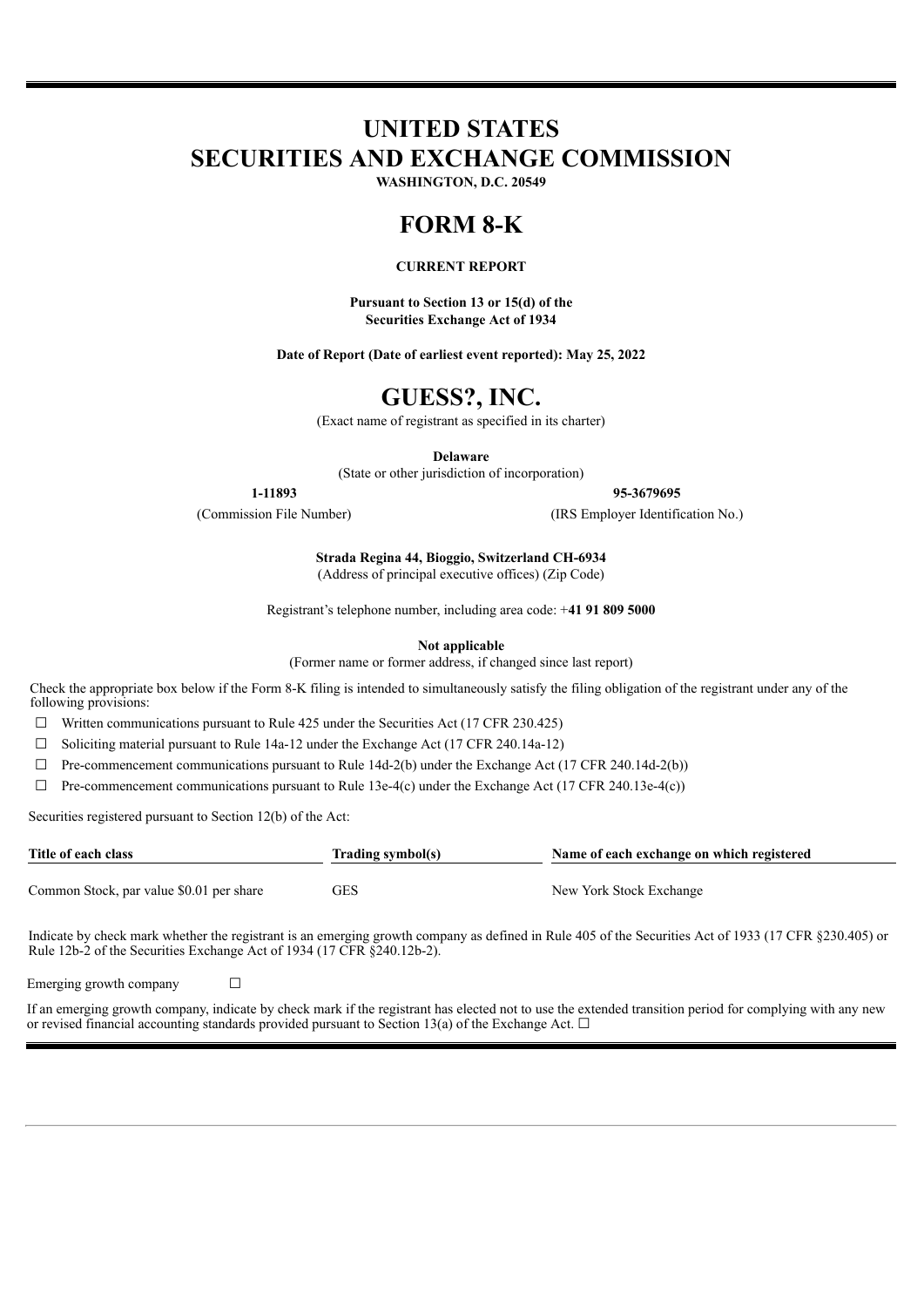#### **Item 2.02. Results of Operations and Financial Condition.**

Guess?, Inc. (the "Company") issued a press release on May 25, 2022 announcing its financial results for the quarter ended April 30, 2022. A copy of the press release is being furnished as Exhibit 99.1 attached hereto.

The information in this Item 2.02 of Form 8-K is being furnished hereby and shall not be deemed to be "filed" for the purposes of Section 18 of the Securities Exchange Act of 1934 (the "Exchange Act"), or otherwise subject to the liabilities of such section, nor shall such information be deemed incorporated by reference in any filing under the Securities Act of 1933 or the Exchange Act, except as shall be expressly set forth by specific reference in such a filing.

#### **Item 9.01. Financial Statements and Exhibits.**

(d) Exhibits.

| Exhibit No. | <b>Description</b>                                                                                        |
|-------------|-----------------------------------------------------------------------------------------------------------|
| 99.1        | Press Release of Guess?, Inc. dated May 25, 2022 (financial results for the quarter ended April 30, 2022) |
| 104         | Cover Page Interactive Data File - the cover page XBRL tags are embedded within the Inline XBRL document  |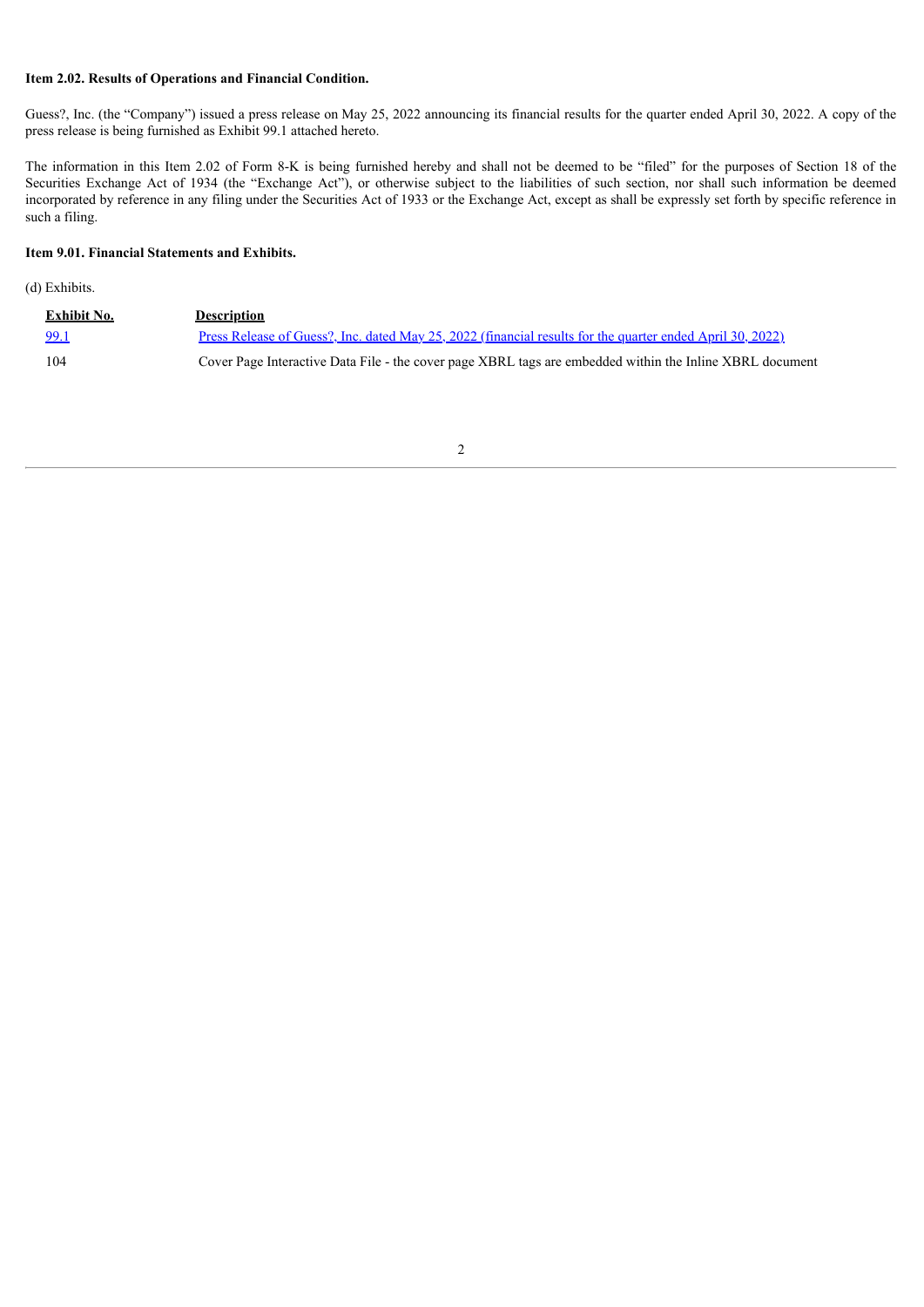#### **SIGNATURES**

Pursuant to the requirements of the Securities Exchange Act of 1934, Guess?, Inc. has duly caused this report to be signed on its behalf by the undersigned hereunto duly authorized.

Dated: May 25, 2022 GUESS?, INC.

By: /s/ Dennis Secor

> Dennis Secor *Interim Chief Financial Of icer*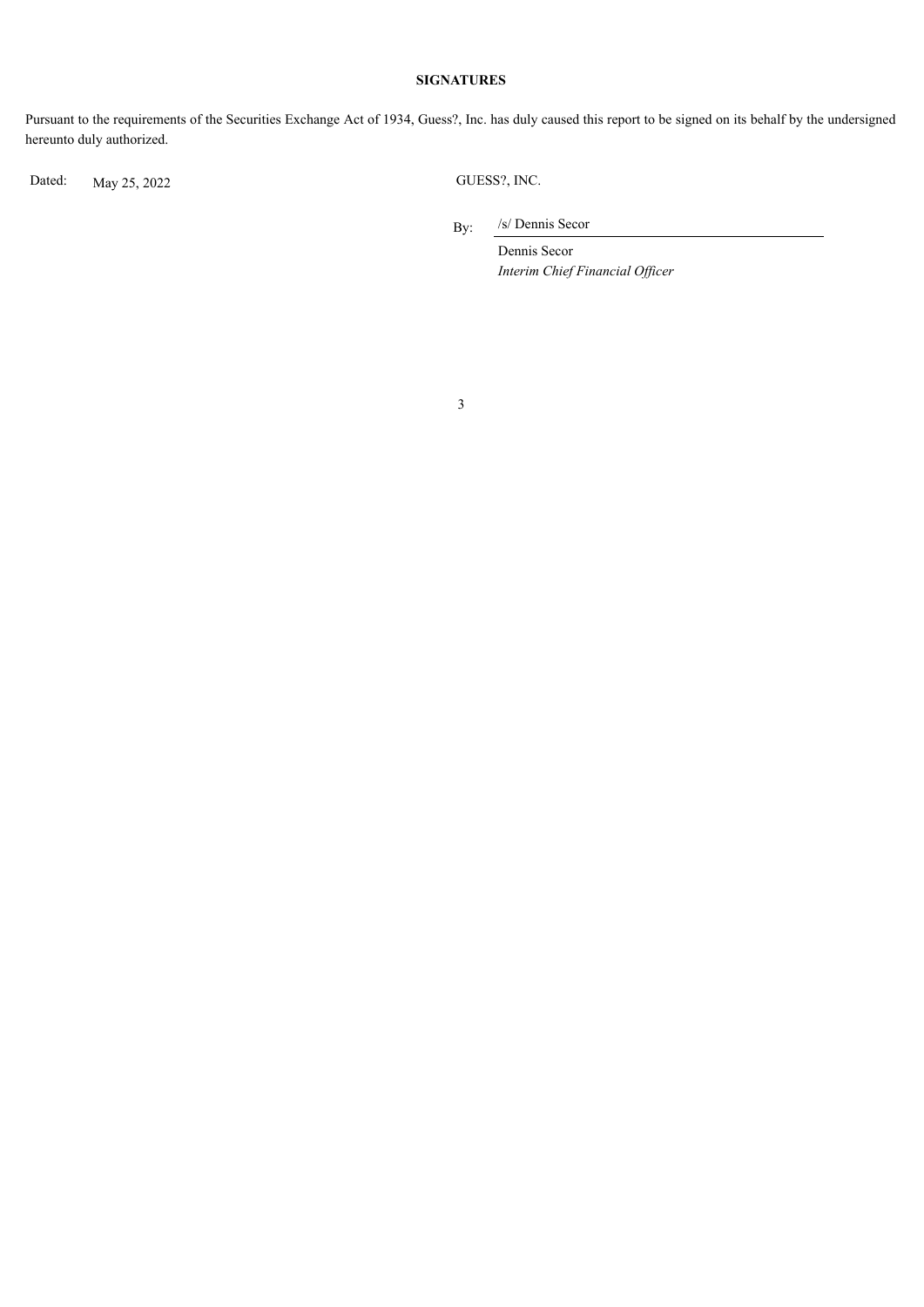#### **GUESS?, INC. REPORTS FISCAL YEAR 2023 FIRST QUARTER RESULTS**

#### <span id="page-3-0"></span>Q1 Fiscal 2023 Revenues Reached \$593 Million, Up 14% in U.S. Dollars and 21% in Constant Currency Compared to Q1 **Fiscal 2022**

### **Delivered Q1 Operating Margin of 6.1%; Adjusted Operating Margin of 7.0%**

### **Q1 EPS of \$0.12 and Adjusted EPS of \$0.24**

### Expects Fiscal 2023 Revenue Growth of About 4% in U.S. Dollars, 10% in Constant Currency, and Fiscal 2023 GAAP and **Adjusted Operating Margins of 10.1% and 10.3%, Respectively**

#### **Entered Into \$175 Million Accelerated Share Repurchase Arrangement**

**LOS ANGELES, May 25, 2022** - Guess?, Inc. (NYSE: GES) today reported financial results for its first quarter ended April 30, 2022.

Carlos Alberini, Chief Executive Officer, commented, "We are very pleased with our first quarter results which exceeded our expectations for top line and operating performance. Our Company's revenues finished up 14% in U.S. dollars and 21% in constant currency with Europe, Americas Wholesale and Licensing performing better than expected. Overall, we delivered strong gross margin performance and leveraged expenses effectively, contributing to an expansion in operating margin and a significant increase in earnings from operations compared to the prior year. During the quarter, we continued to prioritize returning value to our shareholders and purchased over 500,000 shares of our stock in open market transactions and entered into a \$175 million accelerated share repurchase program which is presently being executed."

Paul Marciano, Co-Founder and Chief Creative Officer, added, "We have continued to make great progress in enhancing our product offering and I strongly believe that our current collections are the best they have been across all product categories. As always, we stay true to our brand and values and focus on what we can control. During the last few years, we have transformed our business and elevated our brands very successfully and our customers are responding well to our offerings. Today, our Company is very well positioned to compete in the current marketplace and gain market share among our different product categories and territories. We are very proud of our teams and highly confident in our future."

Mr. Alberini concluded, "As we look at the remainder of the year, we remain focused on carefully managing our business and believe we can deliver about 4% revenue growth and an operating margin above 10% for the current year, which includes a significant unfavorable currency impact versus the prior year due to the stronger U.S. dollar. While the environment remains challenging, we are well positioned to grow and capitalize on our diversified business model and the strong momentum of our Guess and Marciano brands."

#### **Non-GAAP Information**

This press release contains non-GAAP financial measures, including certain adjusted results of operations and outlook measures, constant currency information, free cash flow measures and return on invested capital ("ROIC") data. See the heading "Presentation of Non-GAAP Information" for further information and the accompanying tables for a reconciliation to the comparable GAAP financial measure.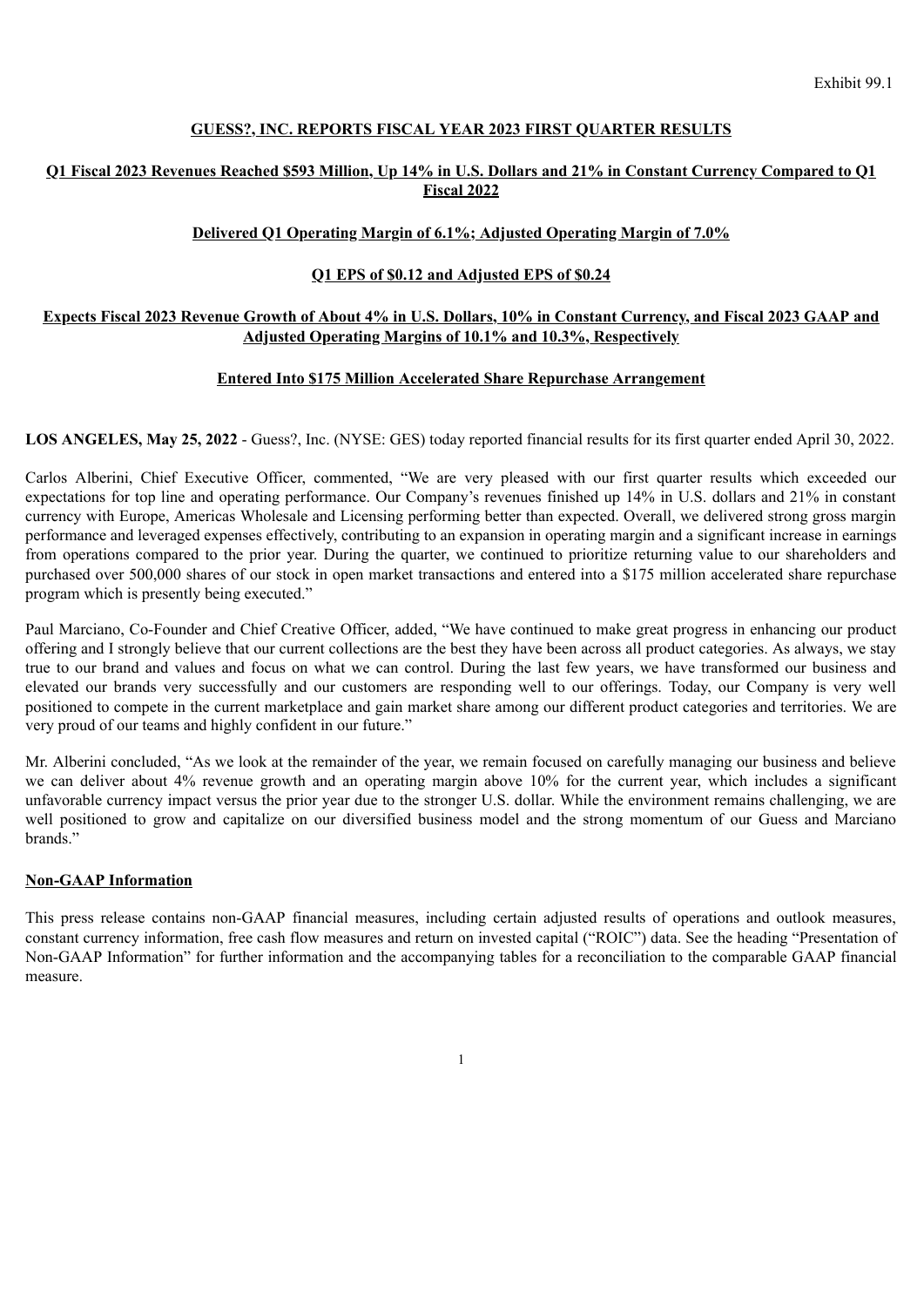### **First Quarter Fiscal 2023 Results**

For the first quarter of fiscal 2023, the Company recorded GAAP net earnings of \$8.0 million, a 33.6% decrease from \$12.0 million for the first quarter of fiscal 2022. GAAP diluted EPS decreased 33.3% to \$0.12 for the first quarter of fiscal 2023, compared to \$0.18 for the same prior-year quarter. The Company estimates a net positive impact from its adoption of new accounting guidance related to the Company's convertible notes and share buybacks of \$0.04 and a negative impact from currency of \$0.14 on GAAP diluted EPS in the first quarter of fiscal 2023 when compared to the same prior-year quarter.

For the first quarter of fiscal 2023, the Company's adjusted net earnings were \$15.2 million, a 9.8% increase from \$13.9 million for the first quarter of fiscal 2022. Adjusted diluted EPS increased 14.3% to \$0.24, compared to \$0.21 for the same prior-year quarter. The Company estimates a net positive impact from its share buybacks of \$0.01 and a negative impact from currency of \$0.14 on adjusted diluted EPS in the first quarter of fiscal 2023 when compared to the same prior-year quarter.

*Net Revenue.* Total net revenue for the first quarter of fiscal 2023 increased 14% to \$593.5 million from \$520.0 million in the same prior-year quarter. In constant currency, net revenue increased by 21%.

- Americas Retail revenues increased 7% in U.S. dollars and constant currency. Retail comp sales, including e-commerce, increased 3% both in U.S. dollars and constant currency.
- Americas Wholesale revenues increased 50% in U.S. dollars and constant currency.
- Europe revenues increased 14% in U.S. dollars and 26% in constant currency. Retail comp sales, including e-commerce, decreased 6% in U.S. dollars and increased 3% in constant currency.
- Asia revenues increased 1% in U.S. dollars and 8% in constant currency. Retail comp sales, including e-commerce, decreased 11% in U.S. dollars and 5% in constant currency.
- Licensing revenues increased 23% in U.S. dollars and constant currency.

*Earnings from Operations.* GAAP earnings from operations for the first quarter of fiscal 2023 increased 37% to \$36.4 million (including \$1.5 million in non-cash impairment charges taken on certain long-lived store related assets, \$0.6 million net gains on lease modifications and a \$6.4 million unfavorable currency translation impact), from \$26.6 million (including \$0.4 million in non-cash impairment charges taken on certain long-lived store related assets and \$2.1 million net gains on lease modifications) in the same prioryear quarter. GAAP operating margin in the first quarter of fiscal 2023 increased 1.0% to 6.1%, from 5.1% for the same prior-year quarter, driven primarily by overall leveraging of expenses, partially offset by higher store labor costs in Americas Retail and unfavorable currency impact. The negative impact of currency on operating margin for the quarter was approximately 100 basis points.

For the first quarter of fiscal 2023, adjusted earnings from operations increased 61% to \$41.7 million, from \$26.0 million in the same prior-year quarter. Adjusted operating margin increased 2.0% to 7.0%, from 5.0% for the same prior-year quarter, driven primarily by overall leveraging of expenses, partially offset by higher store labor costs in Americas Retail and unfavorable currency impact.

*•* Operating margin for the Company's Americas Retail segment decreased 4.4% to 8.6% in the first quarter of fiscal 2023, compared to 13.0% in the same prior-year quarter, driven primarily by the unfavorable impact from higher store labor costs, higher markdowns and lower government subsidies compared to last year, partially offset by higher initial markups.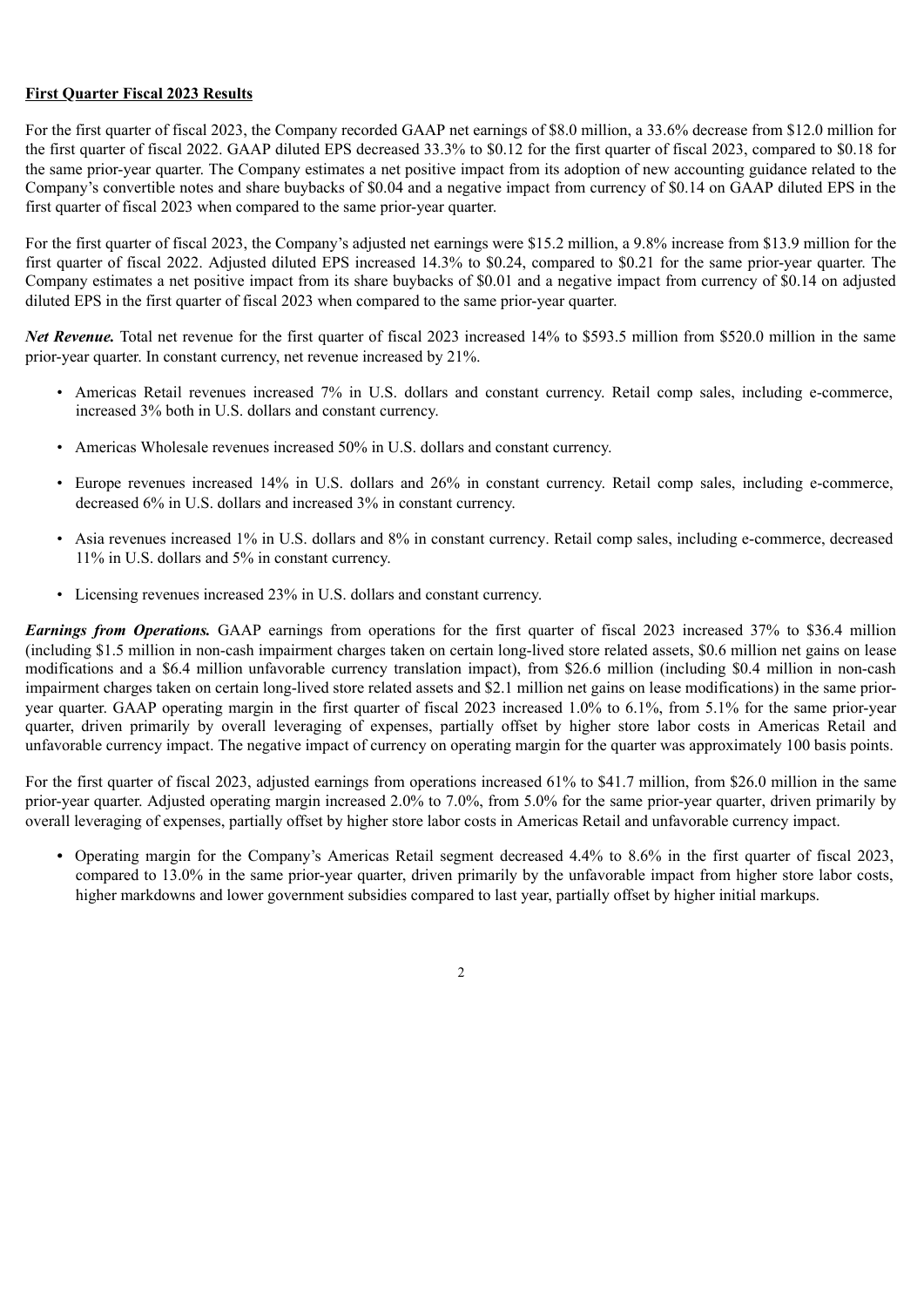- Operating margin for the Company's Americas Wholesale segment increased 0.1% to 25.5% in the first quarter of fiscal 2023, compared to 25.4% in the same prior-year quarter, due primarily to leveraging of expenses, partially offset by lower product margin.
- Operating margin for the Company's Europe segment improved 4.8% to 6.5% in the first quarter of fiscal 2023, compared to 1.7% in the same prior-year quarter, driven primarily by leveraging of expenses and lower markdowns, partially offset by lower initial markups.
- Operating margin for the Company's Asia segment decreased 3.0% to negative 6.2% in the first quarter of fiscal 2023, from negative 3.2% in the same prior-year quarter, driven primarily by the resurgence of the COVID-19 pandemic in certain markets.
- Operating margin for the Company's Licensing segment increased 2.3% to 92.6% in the first quarter of fiscal 2023, compared to 90.3% in the same prior-year quarter, mainly due to leveraging of expenses.

*Other expense, net.* Other expense, net for the first quarter of fiscal 2023 was \$16.5 million compared to \$2.7 million for the same prior-year quarter. The change was primarily due to higher net unrealized and realized losses from foreign currency exposures and higher net unrealized losses on our SERP-related assets compared to the same prior-year quarter.

#### **Outlook**

For the second quarter of fiscal 2023, assuming no meaningful COVID-related shutdowns, we expect revenues to be up around 1% in U.S. dollars (8% in constant currency) versus the second quarter of fiscal 2022 and operating margin to reach approximately 7.5%.

For the full fiscal year 2023, assuming no meaningful COVID-related shutdowns, we expect revenues to be up around 4% in U.S. dollars (10% in constant currency) versus fiscal 2022 and GAAP and adjusted operating margins to reach approximately 10.1% and 10.3%, respectively.

A reconciliation of the Company's outlook for GAAP operating margin to adjusted operating margin for the second quarter and fiscal year ending January 28, 2023 is as follows:

#### **Reconciliation of GAAP Outlook to Adjusted Outlook**

|                                                                                      | <b>Second Quarter of</b><br>Fiscal 2023 | <b>Fiscal Year 2023</b> |
|--------------------------------------------------------------------------------------|-----------------------------------------|-------------------------|
| GAAP operating margin                                                                | 7.5%                                    | $10.1\%$                |
| Certain professional service and legal fees and related (credits) costs <sup>1</sup> | $-$ %                                   | $0.2\%$                 |
| Asset impairment charges <sup>2</sup>                                                | $-$ %                                   | $0.0\%$                 |
| Net gains on lease modifications <sup>3</sup>                                        | $-$ %                                   | $(0.0\%)$               |
| Adjusted operating margin                                                            | $7.5\%$                                 | 10.3%                   |

See page 15 for footnotes

#### **Dividend**

The Company's Board of Directors approved a quarterly cash dividend of \$0.225 per share on the Company's common stock. The dividend will be payable on June 24, 2022 to shareholders of record as of the close of business on June 8, 2022.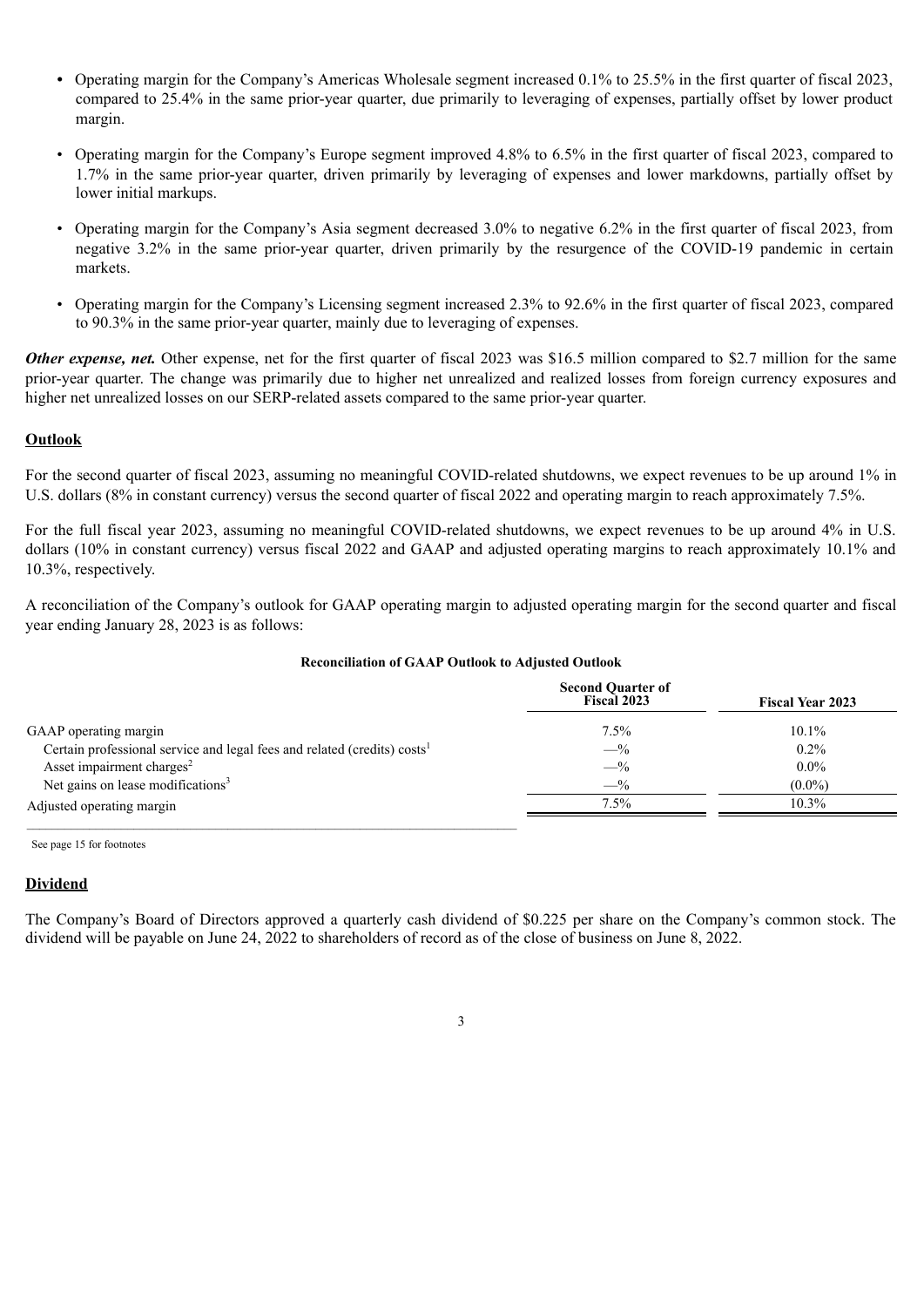#### **Share Repurchases**

On March 14, 2022, the Board of Directors expanded its repurchase authorization by \$100 million, leaving a new capacity of \$249.0 million at that time.

On March 18, 2022, pursuant to the existing share repurchase authorization, the Company entered into an accelerated share repurchase agreement ("ASR") with Barclays Bank PLC, to repurchase an aggregate of \$175.0 million of the Company's common stock. Under the ASR, it received up-front approximately 3.3 million shares of common stock on March 21, 2022 (representing approximately \$70.0 million, or 40%, of the \$175.0 million notional amount of the ASR), with the remaining portion expected to be completed by the end of July 2022. During the three months ended April 30, 2022, the Company also repurchased approximately 0.5 million shares of its common stock in open market transactions totaling \$11.7 million. Combined, these transactions resulted in the repurchase of approximately 3.8 million shares for \$81.7 million during the first quarter of fiscal 2023, with the remaining portion of the ASR to be determined based on the average volume-weighted price of the Company's shares during the term of the ASR, less an agreed discount.

#### **Presentation of Non-GAAP Information**

The financial information presented in this release includes non-GAAP financial measures, such as adjusted results and outlook, constant currency financial information, free cash flows and ROIC. For the periods presented, the adjusted measures exclude the impact of certain professional service and legal fees and related (credits) costs, asset impairment charges, net gains on lease modifications, non-cash amortization of debt discount on the Company's convertible senior notes, the related income tax effects of the foregoing items, the impact from changes in the income tax law on deferred income taxes in certain tax jurisdictions, net income tax settlements and adjustments to specific uncertain income tax positions, as well as certain discrete income tax adjustments related primarily to an intra-entity transfer of intellectual property rights to a wholly-owned Swiss subsidiary, in each case where applicable. These non-GAAP measures are provided in addition to, and not as alternatives for, the Company's reported GAAP results and outlook.

The Company has excluded these items from its adjusted financial measures primarily because it believes these items are not indicative of the underlying performance of its business and the adjusted financial information provided is useful for investors to evaluate the comparability of the Company's operating results and its future outlook (when reviewed in conjunction with the Company's GAAP financial statements). A reconciliation of reported GAAP results to comparable non-GAAP results is provided in the accompanying tables.

This release includes certain constant currency financial information. Foreign currency exchange rate fluctuations affect the amount reported from translating the Company's foreign revenue, expenses and balance sheet amounts into U.S. dollars. These rate fluctuations can have a significant effect on reported operating results under GAAP. The Company provides constant currency information to enhance the visibility of underlying business trends, excluding the effects of changes in foreign currency translation rates. To calculate net revenue and earnings (loss) from operations on a constant currency basis, actual or forecasted results for the current-year period are translated into U.S. dollars at the average exchange rates in effect during the comparable period of the prior year. The constant currency calculations do not adjust for the impact of revaluing specific transactions denominated in a currency different from the functional currency of that entity when exchange rates fluctuate. However, in calculating the estimated impact of currency on our earnings (loss) per share for our actual or forecasted results, the Company estimates gross margin (including the impact of merchandise-related hedges) and expenses using the appropriate prior-year rates, translates the estimated foreign earnings at the comparable prior-year rates, and excludes the year-over-year earnings impact of gains or losses arising from balance sheet remeasurement and foreign currency contracts not designated as merchandise hedges. The constant currency information presented may not be comparable to similarly titled measures reported by other companies.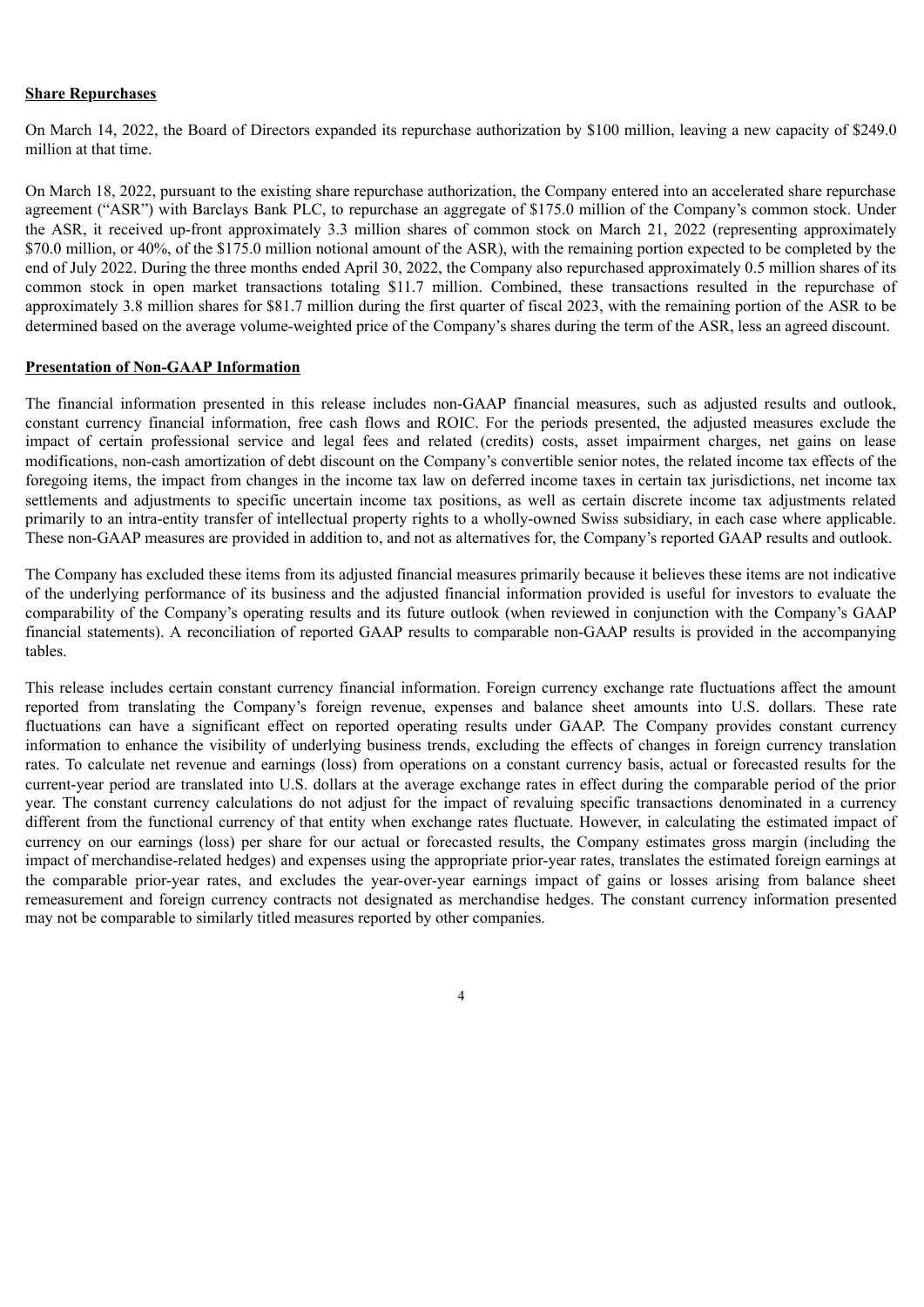The Company includes information regarding its free cash flows in this release. The Company calculates free cash flows as cash flows from operating activities less (i) purchases of property and equipment and (ii) payments for property and equipment under finance leases. Free cash flows are not intended to be an alternative to cash flows from operating activities as a measure of liquidity, but rather to provide additional visibility to investors regarding how much cash is generated for discretionary and non-discretionary items after deducting purchases of property and equipment and payments for property and equipment under finance leases. Free cash flow information presented may not be comparable to similarly titled measures reported by other companies. A reconciliation of reported GAAP cash flows from operating activities to the comparable non-GAAP free cash flow measure is provided in the accompanying tables.

The Company includes information regarding its ROIC in this release. The Company defines ROIC as adjusted net operating profit after income taxes divided by two-year average invested capital. The Company believes ROIC is a useful financial measure for investors in evaluating how efficiently the Company deploys its capital. The Company's method of calculating ROIC is provided in the accompanying tables and may differ from other companies' methods and, therefore, might not be comparable.

#### **Investor Conference Call**

The Company will hold a conference call at 4:45 pm (ET) on May 25, 2022 to discuss the news announced in this press release. A live webcast of the conference call will be accessible at www.guess.com via the "Investor Relations" link. The webcast will be archived on *the website for 30 days.*

#### **About Guess?**

Guess?, Inc. designs, markets, distributes and licenses a lifestyle collection of contemporary apparel, denim, handbags, watches, eyewear, footwear and other related consumer products. Guess? products are distributed through branded Guess? stores as well as better department and specialty stores around the world. As of April 30, 2022, the Company directly operated 1,073 retail stores in the Americas, Europe and Asia. The Company's partners and distributors operated 565 additional retail stores worldwide. As of April 30, 2022, the Company and its partners and distributors operated in approximately 100 countries worldwide. For more information about the Company, please visit www.guess.com.

#### **Forward-Looking Statements**

Except for historical information contained herein, certain matters discussed in this press release or the related conference call and webcast, including statements concerning the potential actions and impacts related to the COVID-19 pandemic; results of the ASR and cash needs; statements concerning the Company's future outlook, including with respect to the second quarter and full year of fiscal 2023; statements concerning share repurchase plans; statements concerning the Company's expectations, goals, future prospects, and current business strategies and strategic initiatives; and statements expressing optimism or pessimism about future operating results and growth opportunities are forward-looking statements that are made pursuant to the safe harbor provisions of the Private Securities Litigation Reform Act of 1995. Forward-looking statements, which are frequently indicated by terms such as "expect," "could," "will," "should," "goal," "strategy," "believe," "estimate," "continue," "outlook," "plan," "create," "see," and similar terms, are only expectations, and involve known and unknown risks and uncertainties, which may cause actual results in future periods to differ *materially from what is currently anticipated.*

Factors which may cause actual results in future periods to differ materially from current expectations include, among others: our ability to maintain our brand image and reputation; domestic and international economic or political conditions, including economic and other events that could negatively impact consumer confidence and discretionary consumer spending; recent sanctions and export *controls targeting Russia and other impacts related*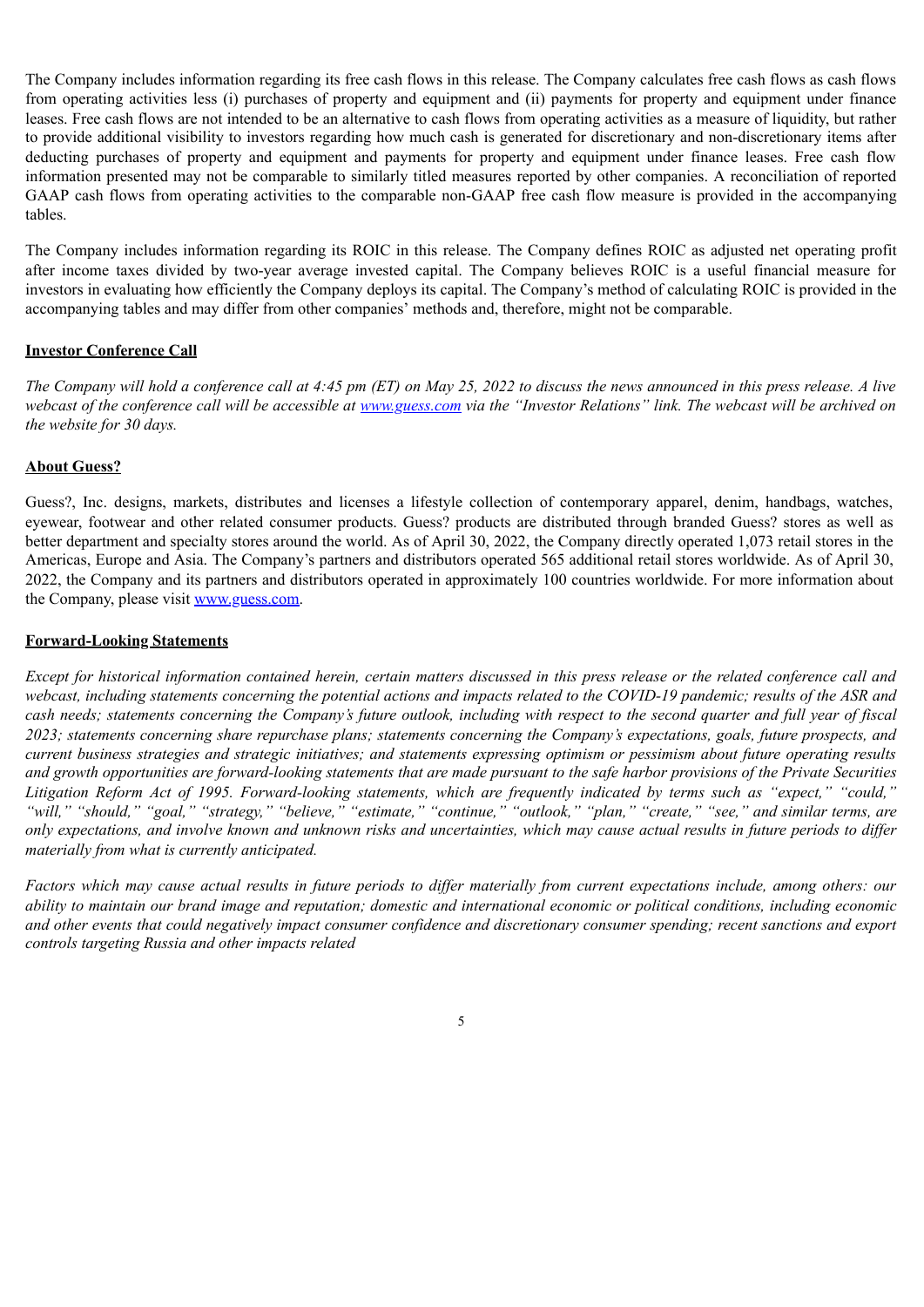to the war in Ukraine; the continuation or worsening of impacts related to the COVID-19 pandemic; risks relating to our indebtedness; changes to estimates related to impairments, inventory and other reserves, which were made using the best information available at the time; changes in the competitive marketplace and in our commercial relationships; our ability to anticipate and adapt to changing consumer preferences and trends; our ability to manage our inventory commensurate with customer demand; the high concentration of our Americas Wholesale business; risks related to the costs and timely delivery of merchandise to our distribution facilities, stores and wholesale customers; unexpected or unseasonable weather conditions; our ability to effectively operate our various retail concepts, including securing, renewing, modifying or terminating leases for store locations; our ability to successfully and/or timely implement our growth strategies and other strategic initiatives; our ability to successfully enhance our global omni-channel capabilities; our ability to expand internationally and operate in regions where we have less experience, including through joint ventures; risks relating to our \$300 million 2.0% convertible senior notes due 2024, including our ability to settle the liability in cash; disruptions at our distribution facilities; our ability to attract and retain management and other key personnel; obligations or changes in estimates arising from new or existing litigation, income tax and other regulatory proceedings; risks related to the income tax treatment of our third quarter fiscal 2022 intra-entity transfer of intellectual property rights from certain U.S. entities to a wholly-owned Swiss subsidiary; the occurrence of unforeseen epidemics, such as the COVID-19 pandemic; other catastrophic events; changes in U.S. or foreign income tax or tariff policy, including changes to tariffs on imports into the U.S.; accounting adjustments to our unaudited financial statements identified during the completion of our annual independent audit of financial statements and financial controls or from subsequent events arising after issuance of this release; risk of future non-cash asset impairments, including goodwill, right-ofuse lease assets and/or other store asset impairments; violations of, or changes to, domestic or international laws and regulations; risks associated with the acts or omissions of our licensees and third party vendors, including a failure to comply with our vendor code of conduct or other policies; risks associated with cyber-attacks and other cyber security risks; risks associated with our ability to properly collect, use, manage and secure consumer and employee data; risks associated with our vendors' ability to maintain the strength and security of information technology systems; changes in economic, political, social and other conditions affecting our foreign operations and sourcing, including the impact of currency fluctuations, global income tax rates and economic and market conditions in the various countries in which we operate; impacts of inflation and further inflationary pressures; fluctuations in quarterly performance; slowing in-person customer traffic; increases in labor costs; increases in wages; risks relating to activist *investor activity; and the significant voting power of our family founders.*

In addition to these factors, the economic, technological, managerial, and other risks identified in the Company's most recent annual report on Form 10-K and other filings with the Securities and Exchange Commission, including but not limited to the risk factors discussed therein, could cause actual results to differ materially from current expectations. The current global economic climate, length and severity of the COVID-19 pandemic, and uncertainty surrounding potential changes in U.S. policies and regulations may amplify many of these risks. The Company undertakes no obligation to publicly update or revise any forward-looking statements, *whether as a result of new information, future events or otherwise.*

Contact: Guess?, Inc. Fabrice Benarouche VP, Finance and Investor Relations (213) 765-5578

Source: Guess?, Inc.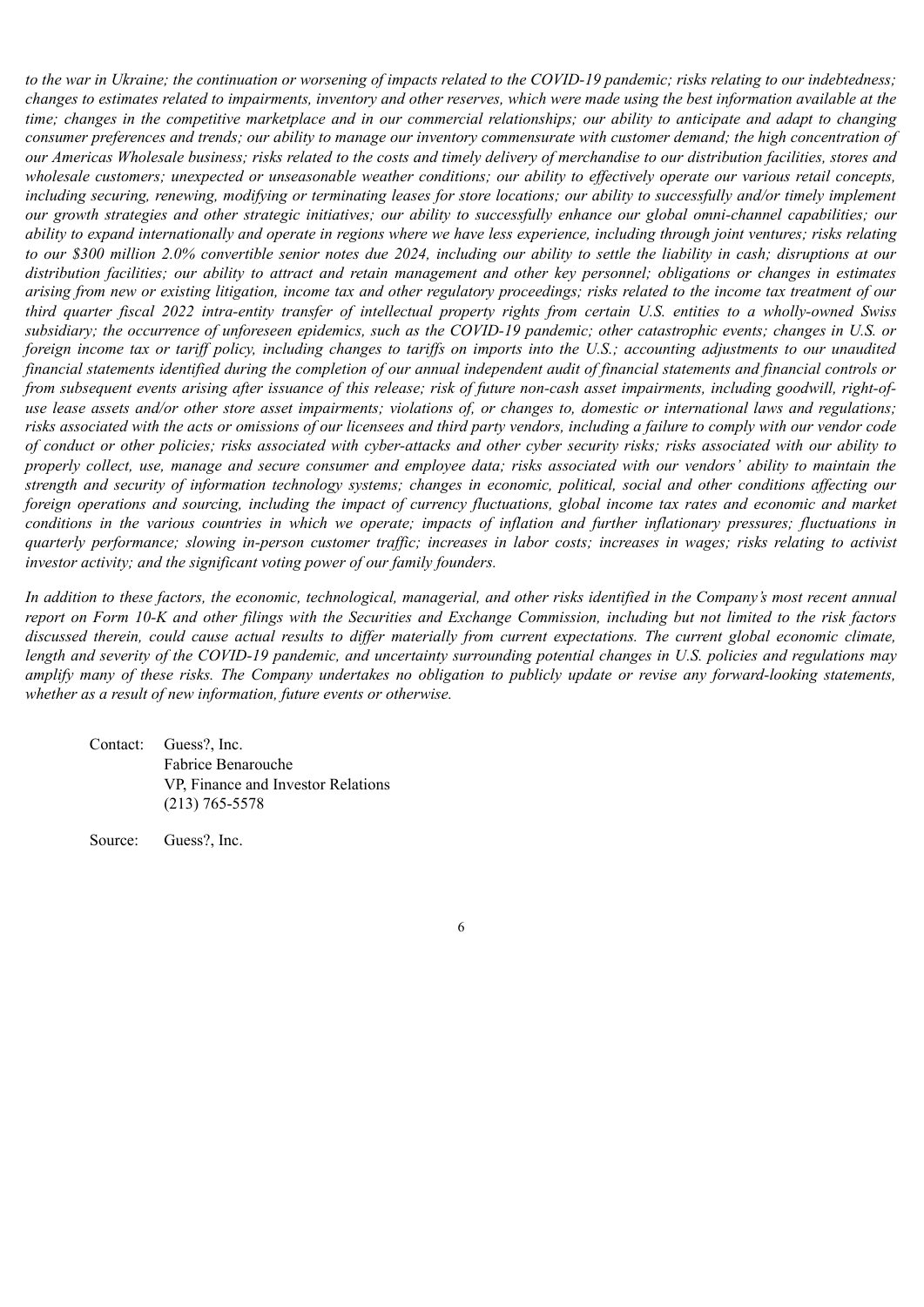#### **Guess?, Inc. and Subsidiaries Condensed Consolidated Statements of Income** *(amounts in thousands, except per share data)*

|                                                                                                      | <b>Three Months Ended</b> |                  |           |             |                  |           |
|------------------------------------------------------------------------------------------------------|---------------------------|------------------|-----------|-------------|------------------|-----------|
|                                                                                                      |                           | April 30, 2022   |           |             | May 1, 2021      |           |
| Product sales                                                                                        | \$                        | 567,073          | 95.6%     | $\mathbf S$ | 498,477          | 95.9%     |
| Net royalties                                                                                        |                           | 26,400           | $4.4\,\%$ |             | 21,525           | $4.1\%$   |
| Net revenue                                                                                          |                           | 593,473          | 100.0%    |             | 520,002          | 100.0%    |
| Cost of product sales                                                                                |                           | 346,324          | 58.4 %    |             | 308,444          | 59.3%     |
| Gross profit                                                                                         |                           | 247,149          | 41.6%     |             | 211,558          | 40.7%     |
| Selling, general and administrative expenses                                                         |                           | 209,831          | 35.3%     |             | 186,684          | 35.9%     |
| Asset impairment charges                                                                             |                           | 1,544            | $0.3\%$   |             | 441              | $0.1 \%$  |
| Net gains on lease modifications                                                                     |                           | (601)            | $(0.1\%)$ |             | (2, 145)         | $(0.4\%)$ |
| Earnings from operations                                                                             |                           | 36,375           | $6.1\%$   |             | 26,578           | 5.1%      |
| Other income (expense):                                                                              |                           |                  |           |             |                  |           |
| Interest expense                                                                                     |                           | (3,093)          | $(0.5\%)$ |             | (5,926)          | $(1.1\%)$ |
| Interest income                                                                                      |                           | 574              | $0.1\%$   |             | 374              | $0.1 \%$  |
| Other, net                                                                                           |                           | (16, 452)        | $(2.8\%)$ |             | (2,701)          | $(0.6\%)$ |
| Earnings before income tax expense                                                                   |                           | 17,404           | 2.9%      |             | 18,325           | $3.5\%$   |
| Income tax expense                                                                                   |                           | 6,950            | $1.1\%$   |             | 5,455            | $1.1\%$   |
| Net earnings                                                                                         |                           | 10,454           | 1.8%      |             | 12,870           | 2.4 %     |
| Net earnings attributable to noncontrolling interests                                                |                           | 2,484            | $0.5\,\%$ |             | 864              | $0.1\,\%$ |
| Net earnings attributable to Guess?, Inc.                                                            | \$                        | 7,970            | $1.3~\%$  | \$          | 12,006           | 2.3 %     |
| Net earnings per common share attributable to common stockholders:                                   |                           |                  |           |             |                  |           |
| <b>Basic</b>                                                                                         | \$                        | 0.13             |           | \$          | 0.19             |           |
| Diluted <sup>4</sup>                                                                                 | \$                        | 0.12             |           | \$          | 0.18             |           |
| Weighted average common shares outstanding attributable to common stockholders:                      |                           |                  |           |             |                  |           |
| <b>Basic</b><br>Diluted <sup>4</sup>                                                                 |                           | 61,052<br>74,469 |           |             | 64,035<br>65,940 |           |
| Effective income tax rate                                                                            |                           | 39.9%            |           |             | 29.8 %           |           |
| Adjusted selling, general and administrative expenses <sup>5</sup> :                                 |                           | 205,414          | 34.6 %    | \$          | 185,606          | 35.7%     |
| Adjusted earnings from operations <sup>5</sup> :                                                     | \$                        |                  | $7.0\,\%$ | $\mathbf S$ |                  | 5.0%      |
|                                                                                                      | \$                        | 41,735           |           |             | 25,952           |           |
| Adjusted net earnings attributable to Guess?, Inc. <sup>5</sup> :                                    | \$                        | 15,237           | 2.6%      | \$          | 13,873           | $2.7\%$   |
| Adjusted diluted earnings per common share attributable to common stockholders <sup>4, 5</sup> : $\$ |                           | 0.24             |           | \$          | 0.21             |           |
| Adjusted effective income tax rate <sup>5</sup> :                                                    |                           | 22.1 %           |           |             | 28.0%            |           |
|                                                                                                      |                           |                  |           |             |                  |           |

See page 15 for footnotes.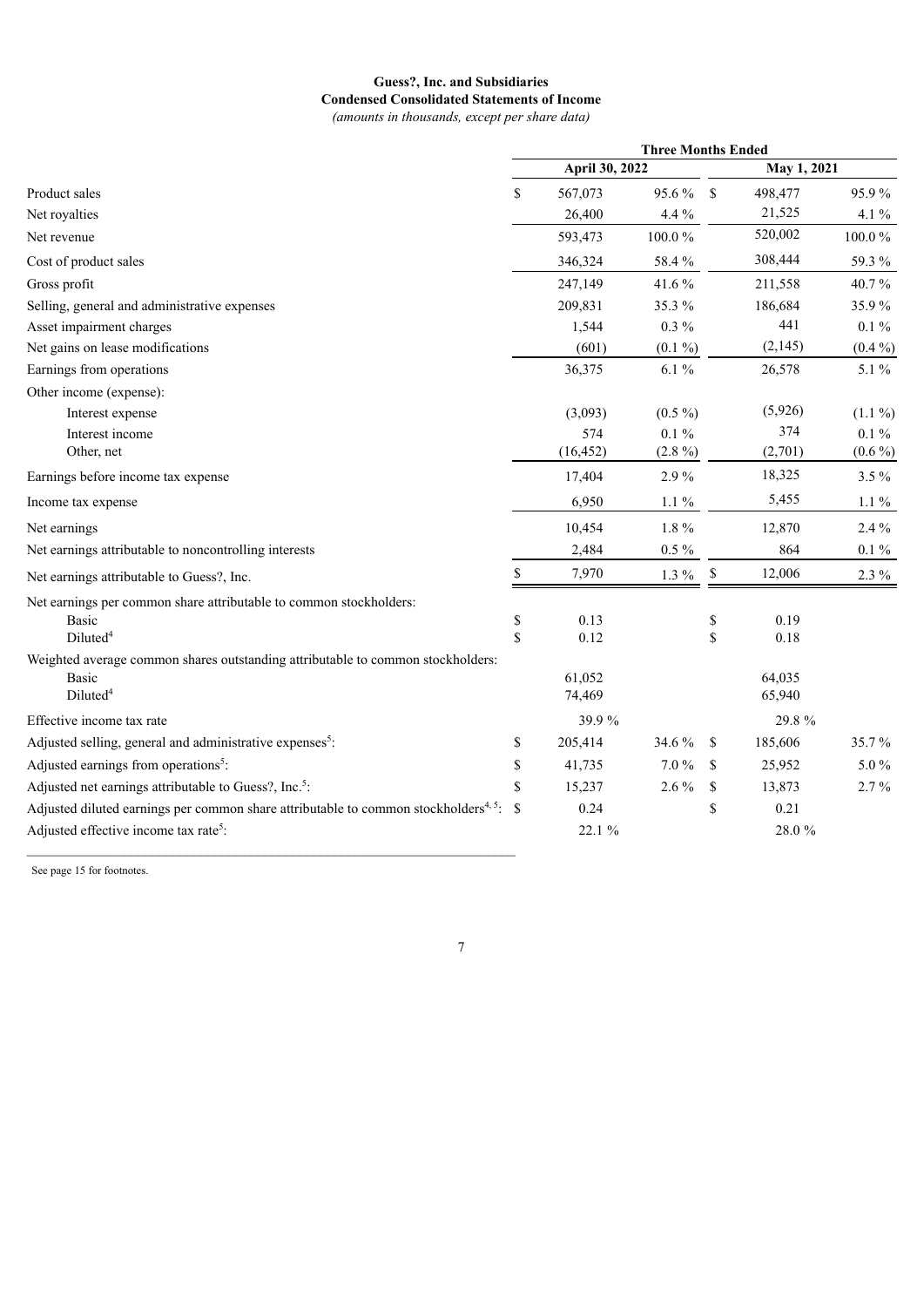### **Guess?, Inc. and Subsidiaries Reconciliation of GAAP Results to Adjusted Results**

*(dollars in thousands)*

The reconciliations of reported GAAP selling, general and administrative expenses to adjusted selling, general and administrative expenses, reported GAAP earnings from operations to adjusted earnings from operations, reported GAAP net earnings attributable to Guess?, Inc. to adjusted net earnings attributable to Guess?, Inc. and reported GAAP income tax expense to adjusted income tax expense follows:

|                                                                                                                                                                                                                                                                                                                                                                                              | <b>Three Months Ended</b> |                                                      |          |                                                            |
|----------------------------------------------------------------------------------------------------------------------------------------------------------------------------------------------------------------------------------------------------------------------------------------------------------------------------------------------------------------------------------------------|---------------------------|------------------------------------------------------|----------|------------------------------------------------------------|
|                                                                                                                                                                                                                                                                                                                                                                                              |                           | April 30, 2022                                       |          | May 1, 2021                                                |
| Reported GAAP selling, general and administrative expenses<br>Certain professional service and legal fees and related credits (costs) <sup>6</sup>                                                                                                                                                                                                                                           | \$                        | 209,831<br>(4, 417)                                  | \$       | 186,684<br>(1,078)                                         |
| Adjusted selling, general and administrative expenses <sup>5</sup>                                                                                                                                                                                                                                                                                                                           | S                         | 205,414                                              | <b>S</b> | 185,606                                                    |
| Reported GAAP earnings from operations<br>Certain professional service and legal fees and related (credits) costs <sup>6</sup><br>Asset impairment charges <sup>7</sup><br>Net gains on lease modifications <sup>8</sup>                                                                                                                                                                     | \$                        | 36,375<br>4,417<br>1,544<br>(601)                    | \$       | 26,578<br>1,078<br>441<br>(2, 145)                         |
| Adjusted earnings from operations <sup>5</sup>                                                                                                                                                                                                                                                                                                                                               | S                         | 41,735                                               | S        | 25,952                                                     |
| Reported GAAP net earnings attributable to Guess?, Inc.<br>Certain professional service and legal fees and related (credits) costs <sup>6</sup><br>Asset impairment charges <sup>7</sup><br>Net gains on lease modifications <sup>8</sup><br>Amortization of debt discount <sup>9</sup><br>Discrete income tax adjustments <sup>10</sup><br>Income tax impact from adjustments <sup>11</sup> | S                         | 7,970<br>4,417<br>1,544<br>(601)<br>3,188<br>(1,281) | \$       | 12,006<br>1,078<br>441<br>(2,145)<br>2,781<br>147<br>(435) |
| Total adjustments affecting net earnings attributable to Guess?, Inc.                                                                                                                                                                                                                                                                                                                        |                           | 7,267                                                |          | 1,867                                                      |
| Adjusted net earnings attributable to Guess?, Inc. <sup>5</sup>                                                                                                                                                                                                                                                                                                                              |                           | 15,237                                               | \$       | 13,873                                                     |
| Reported GAAP income tax expense<br>Discrete income tax adjustments <sup>10</sup><br>Income tax impact from adjustments <sup>11</sup>                                                                                                                                                                                                                                                        | $\mathbf{\hat{S}}$        | 6,950<br>(3,188)<br>1,281                            | \$       | 5,455<br>(147)<br>435                                      |
| Adjusted income tax expense <sup>5</sup>                                                                                                                                                                                                                                                                                                                                                     |                           | 5,043                                                | S        | 5,743                                                      |
| Adjusted effective income tax rate <sup>5</sup>                                                                                                                                                                                                                                                                                                                                              |                           | 22.1 %                                               |          | 28.0%                                                      |

8

See page 15 for footnotes.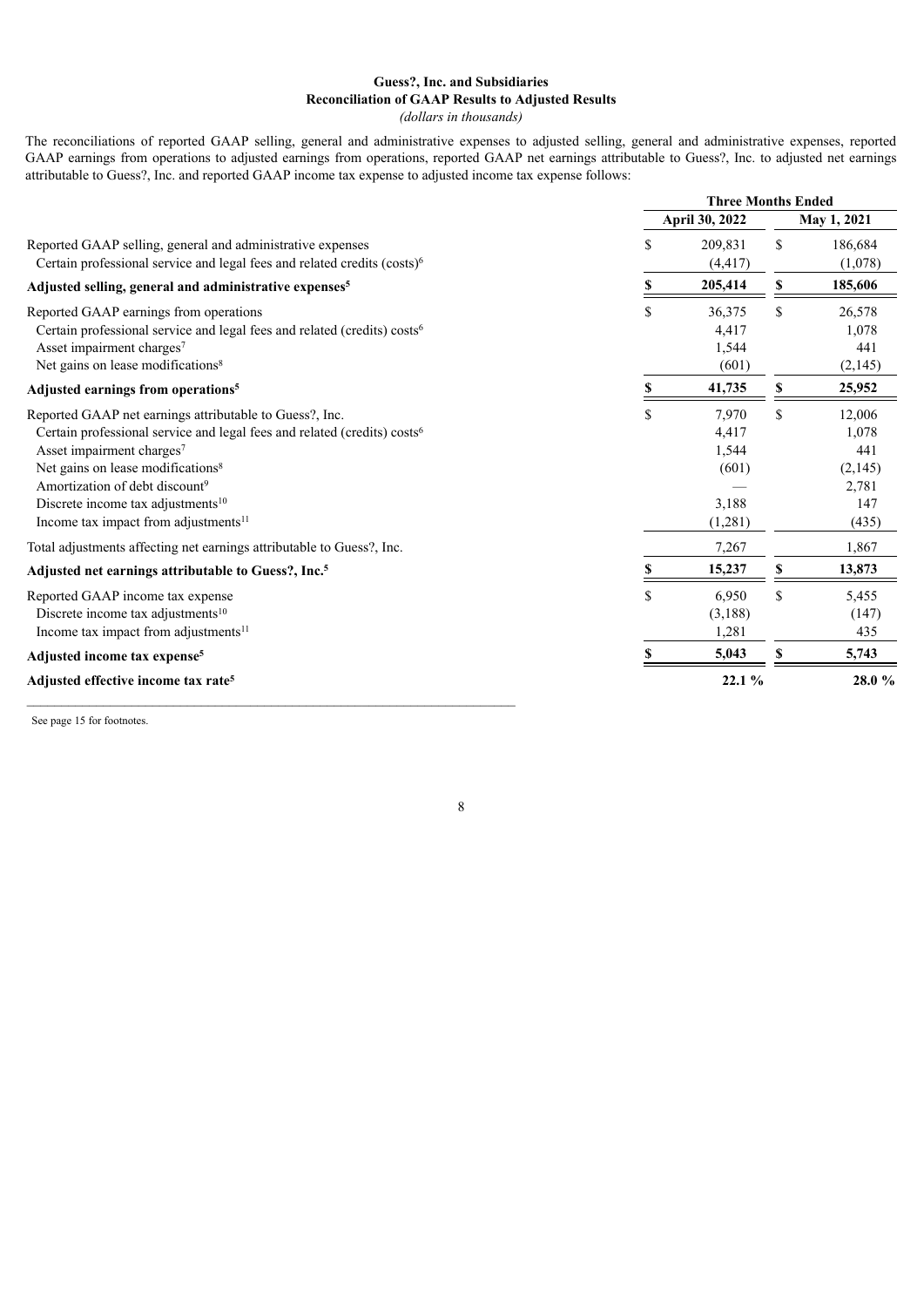### **Guess?, Inc. and Subsidiaries Consolidated Segment Data** *(dollars in thousands)*

|                                                                                         | <b>Three Months Ended</b> |                |             |             |          |
|-----------------------------------------------------------------------------------------|---------------------------|----------------|-------------|-------------|----------|
|                                                                                         |                           | April 30, 2022 |             | May 1, 2021 | % change |
| Net revenue:                                                                            |                           |                |             |             |          |
| Americas Retail                                                                         | \$                        | 166,485        | \$          | 155,535     | 7%       |
| Americas Wholesale                                                                      |                           | 68,357         |             | 45,430      | 50%      |
| Europe                                                                                  |                           | 276,009        |             | 241,852     | 14%      |
| Asia                                                                                    |                           | 56,222         |             | 55,660      | $1\%$    |
| Licensing                                                                               |                           | 26,400         |             | 21,525      | 23%      |
| Total net revenue                                                                       | \$                        | 593,473        | $\mathbb S$ | 520,002     | 14%      |
| Earnings (loss) from operations:                                                        |                           |                |             |             |          |
| Americas Retail                                                                         | $\mathbb S$               | 14,266         | \$          | 20,274      | (30%)    |
| Americas Wholesale                                                                      |                           | 17,397         |             | 11,555      | 51%      |
| Europe                                                                                  |                           | 17,890         |             | 4,198       | 326%     |
| Asia                                                                                    |                           | (3,487)        |             | (1,808)     | 93%      |
| Licensing                                                                               |                           | 24,444         |             | 19,431      | 26%      |
| Total segment earnings from operations                                                  |                           | 70,510         |             | 53,650      | 31%      |
| Corporate overhead                                                                      |                           | (33, 192)      |             | (28, 776)   | 15%      |
| Asset impairment charges                                                                |                           | (1, 544)       |             | (441)       | 250%     |
| Net gains on lease modifications                                                        |                           | 601            |             | 2,145       | (72%)    |
| Total earnings from operations                                                          | \$                        | 36,375         | \$          | 26,578      | 37%      |
| Operating margins:                                                                      |                           |                |             |             |          |
| Americas Retail                                                                         |                           | 8.6%           |             | 13.0%       |          |
| Americas Wholesale                                                                      |                           | 25.5%          |             | 25.4%       |          |
| Europe                                                                                  |                           | $6.5\%$        |             | $1.7\%$     |          |
| Asia                                                                                    |                           | $(6.2\%)$      |             | $(3.2\%)$   |          |
| Licensing                                                                               |                           | 92.6%          |             | 90.3%       |          |
| GAAP operating margin for total Company                                                 |                           | 6.1%           |             | 5.1%        |          |
| Certain professional service and legal fees and related (credits) costs <sup>5, 6</sup> |                           | $0.7\%$        |             | $0.2\%$     |          |
| Asset impairment charges <sup>5, 7</sup>                                                |                           | $0.3\%$        |             | $0.1\%$     |          |
| Net gains on lease modifications <sup>5, 8</sup>                                        |                           | $(0.1\%)$      |             | $(0.4\%)$   |          |
| Adjusted operating margin for total Company <sup>5</sup>                                |                           | 7.0%           |             | 5.0%        |          |
|                                                                                         |                           |                |             |             |          |

See page 15 for footnotes.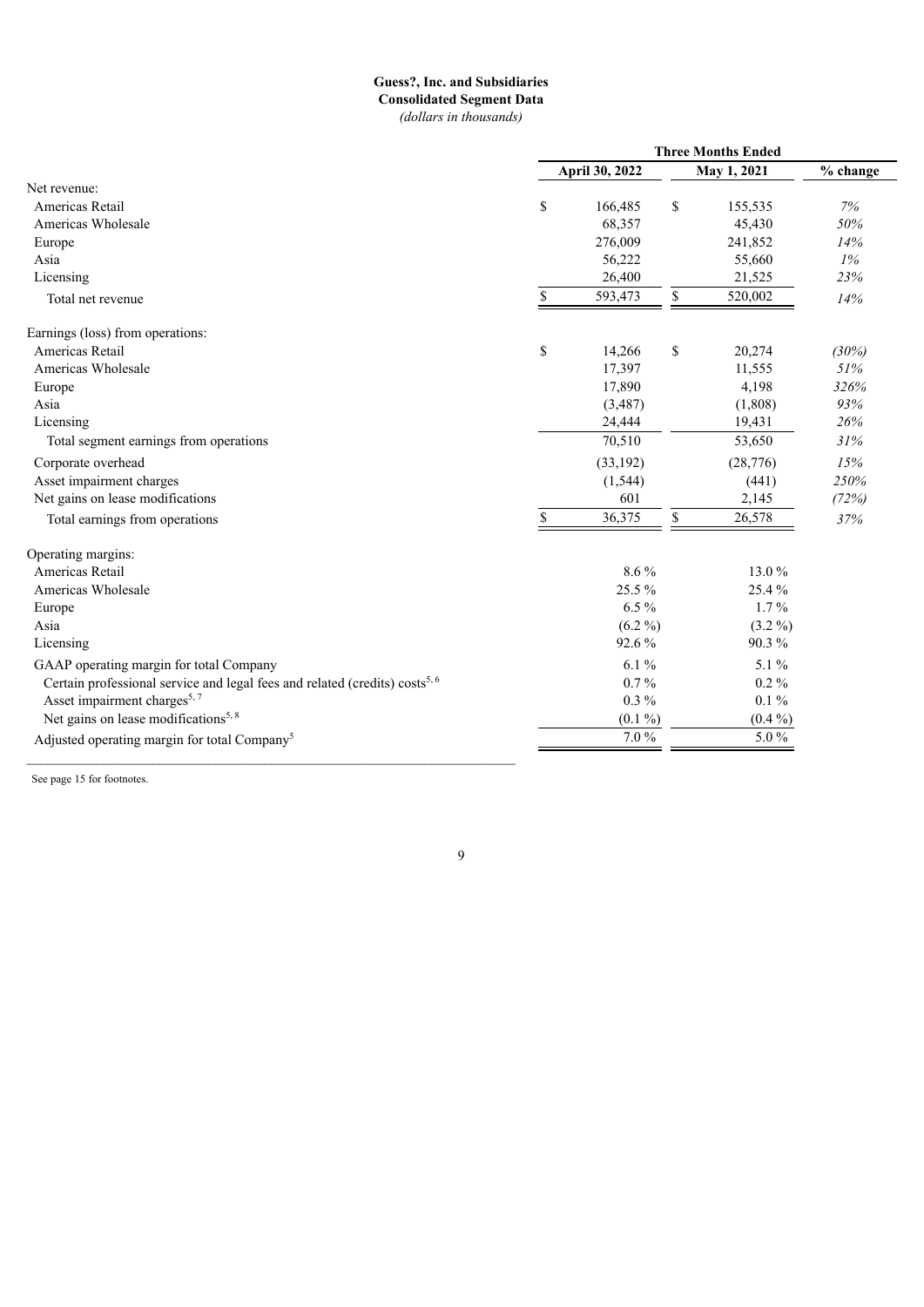### **Guess?, Inc. and Subsidiaries Constant Currency Financial Measures** *(dollars in thousands)*

|                    | As Reported   | Foreign<br>Currency<br>Constant<br>As Reported<br>Currency<br>Impact |                       |    |                           |   | As Reported | Constant<br>Currency |     |
|--------------------|---------------|----------------------------------------------------------------------|-----------------------|----|---------------------------|---|-------------|----------------------|-----|
|                    |               |                                                                      |                       |    | <b>Three Months Ended</b> |   |             | % change             |     |
|                    |               |                                                                      | <b>April 30, 2022</b> |    |                           |   | May 1, 2021 |                      |     |
| Net revenue:       |               |                                                                      |                       |    |                           |   |             |                      |     |
| Americas Retail    | \$<br>166,485 | S                                                                    | 47                    | -S | 166,532                   | S | 155,535     | 7%                   | 7%  |
| Americas Wholesale | 68,357        |                                                                      | (43)                  |    | 68,314                    |   | 45,430      | 50%                  | 50% |
| Europe             | 276,009       |                                                                      | 29,733                |    | 305,742                   |   | 241,852     | 14%                  | 26% |
| Asia               | 56,222        |                                                                      | 3,722                 |    | 59,944                    |   | 55,660      | $1\%$                | 8%  |
| Licensing          | 26,400        |                                                                      |                       |    | 26,400                    |   | 21,525      | 23%                  | 23% |
| Total net revenue  | 593,473       |                                                                      | 33,459                |    | 626,932                   |   | 520,002     | 14%                  | 21% |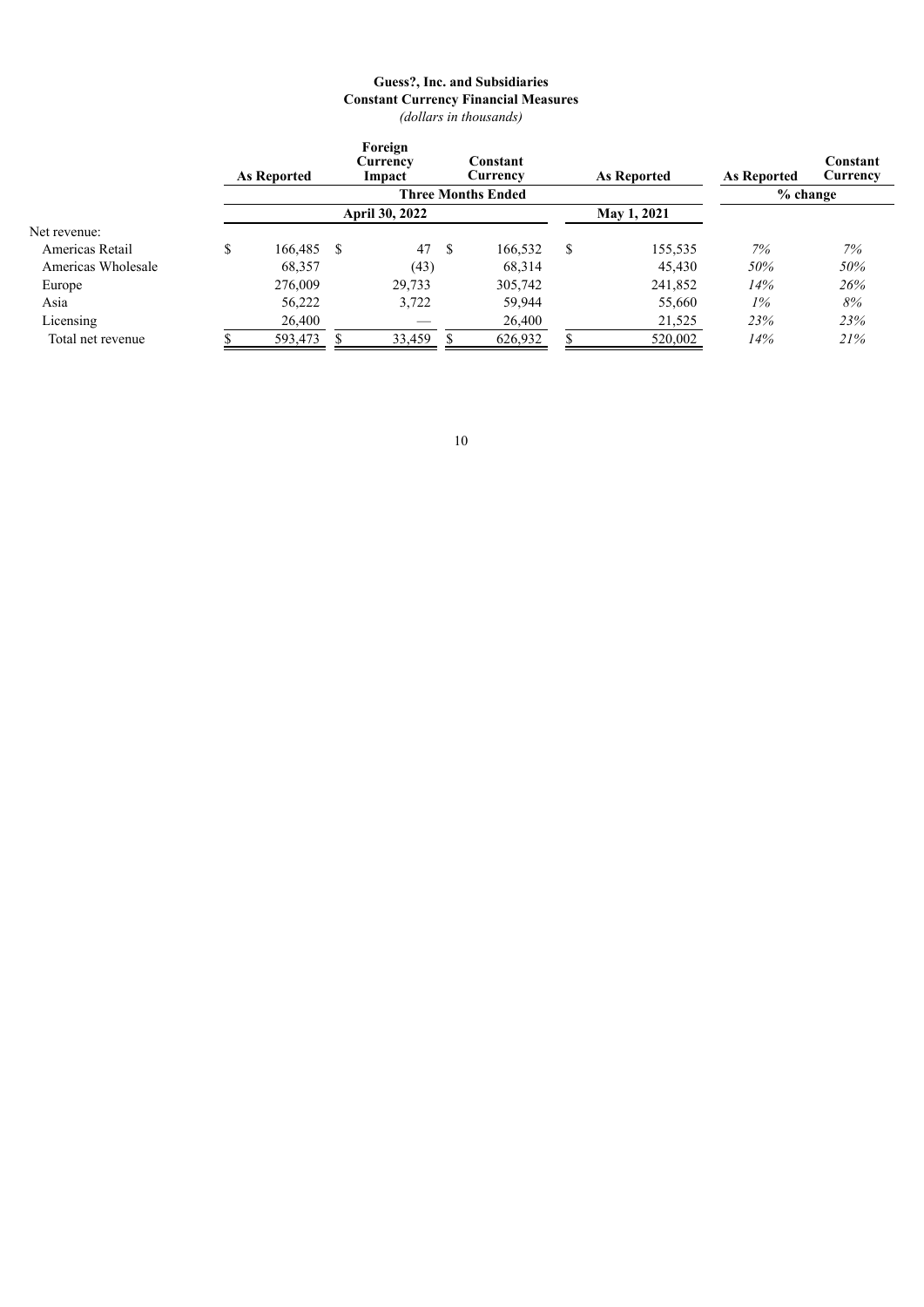# **Guess?, Inc. and Subsidiaries Selected Condensed Consolidated Balance Sheet Data**

*(in thousands)*

|                                                             | April 30,<br>2022 |               | January 29,<br><b>2022</b> |     | May 1,<br>2021 |
|-------------------------------------------------------------|-------------------|---------------|----------------------------|-----|----------------|
| <b>ASSETS</b>                                               |                   |               |                            |     |                |
| Cash and cash equivalents                                   | \$<br>147,897     | <sup>\$</sup> | 415,565                    | -\$ | 395,128        |
| Receivables, net                                            | 295,430           |               | 328,856                    |     | 306,297        |
| Inventories                                                 | 483,927           |               | 462,295                    |     | 404,851        |
| Other current assets                                        | 96,128            |               | 77,378                     |     | 67,907         |
| Property and equipment, net                                 | 232,763           |               | 228,765                    |     | 211,354        |
| Restricted cash                                             |                   |               |                            |     | 233            |
| Operating lease right-of-use assets                         | 653,611           |               | 685,799                    |     | 738,544        |
| Other assets                                                | 340,250           |               | 356,970                    |     | 253,695        |
| Total assets                                                | \$<br>2,250,006   | \$            | 2,555,628                  | \$  | 2,378,009      |
| <b>LIABILITIES AND STOCKHOLDERS' EQUITY</b>                 |                   |               |                            |     |                |
| Current portion of borrowings and finance lease obligations | \$<br>77,929      | \$            | 43,379                     | -\$ | 17,917         |
| Current operating lease liabilities                         | 178,470           |               | 195,516                    |     | 224,676        |
| Other current liabilities                                   | 502,092           |               | 578,979                    |     | 434,082        |
| Long-term debt and finance lease obligations                | 51,560            |               | 60,970                     |     | 86,724         |
| Convertible senior notes, net <sup>9</sup>                  | 298,307           |               | 270,595                    |     | 261,609        |
| Long-term operating lease liabilities                       | 549,293           |               | 582,757                    |     | 632,574        |
| Other long-term liabilities                                 | 151,262           |               | 160,289                    |     | 139,285        |
| Redeemable and nonredeemable noncontrolling interests       | 38,030            |               | 40,485                     |     | 26,947         |
| Guess?, Inc. stockholders' equity                           | 403,063           |               | 622,658                    |     | 554,195        |
| Total liabilities and stockholders' equity                  | \$<br>2,250,006   | \$            | 2,555,628                  | \$  | 2,378,009      |

See page 15 for footnotes.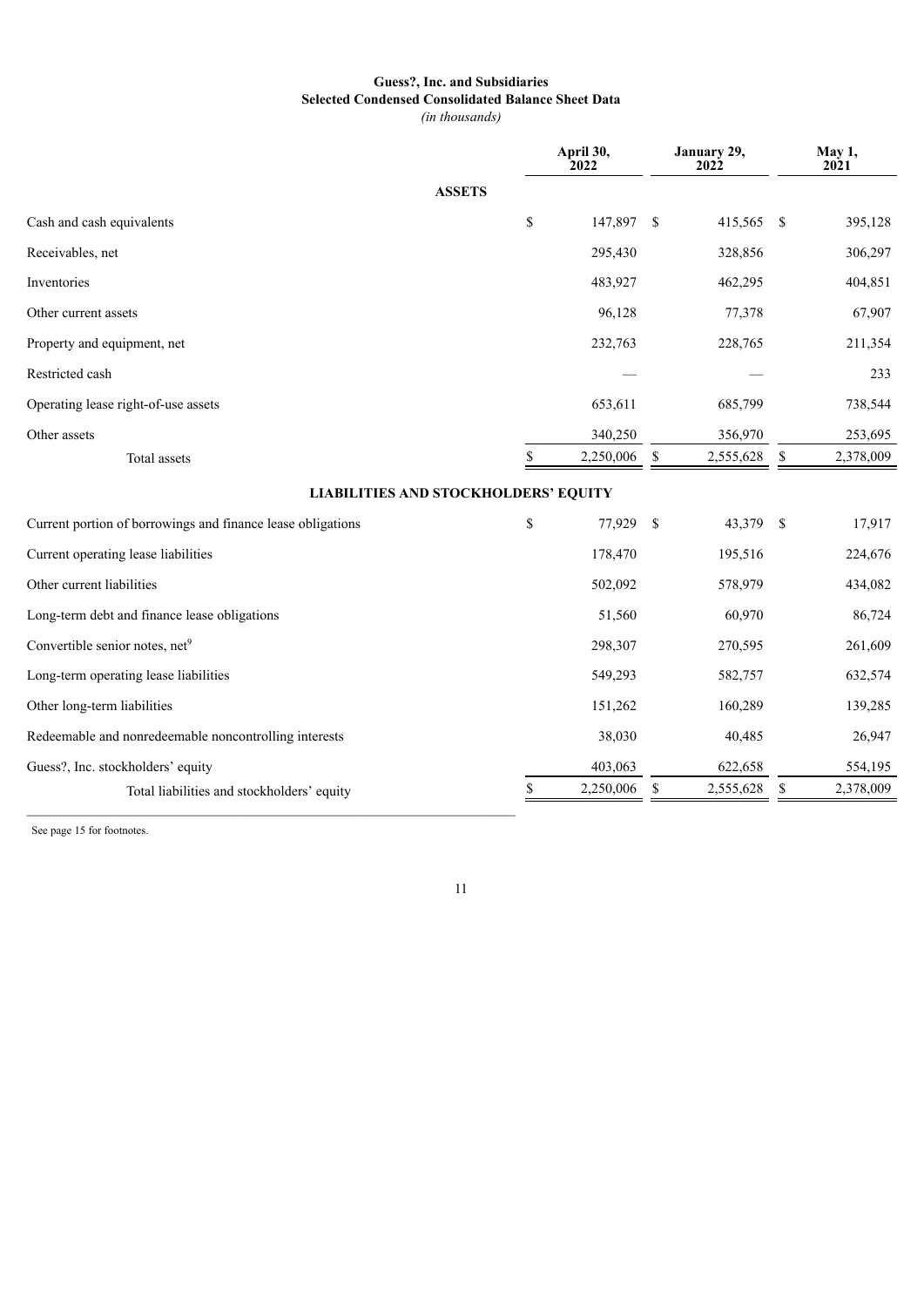# **Guess?, Inc. and Subsidiaries Condensed Consolidated Cash Flow Data**

*(in thousands)*

|                                                                         | <b>Three Months Ended</b> |                   |     |                |  |
|-------------------------------------------------------------------------|---------------------------|-------------------|-----|----------------|--|
|                                                                         |                           | April 30,<br>2022 |     | May 1,<br>2021 |  |
| Net cash used in operating activities                                   | \$                        | $(54,570)$ \$     |     | (53, 643)      |  |
| Net cash used in investing activities                                   |                           | (29,196)          |     | (7,788)        |  |
| Net cash used in financing activities                                   |                           | (176, 794)        |     | (9,719)        |  |
| Effect of exchange rates on cash, cash equivalents and restricted cash  |                           | (7,108)           |     | (2,834)        |  |
| Net change in cash, cash equivalents and restricted cash                |                           | (267, 668)        |     | (73, 984)      |  |
| Cash, cash equivalents and restricted cash at the beginning of the year |                           | 415,565           |     | 469,345        |  |
| Cash, cash equivalents and restricted cash at the end of the period     |                           | 147,897           | ъ   | 395,361        |  |
| <b>Supplemental information:</b>                                        |                           |                   |     |                |  |
| Depreciation and amortization                                           | \$                        | 15,304            | -S  | 14,188         |  |
| Total lease costs (excluding finance lease cost)                        | \$                        | 74,678            | \$. | 68,485         |  |

### **Guess?, Inc. and Subsidiaries**

**Reconciliation of Net Cash Used In Operating Activities to Free Cash Flow**

*(in thousands)*

|                                                                |                   | <b>Three Months Ended</b> |  |                |  |  |
|----------------------------------------------------------------|-------------------|---------------------------|--|----------------|--|--|
|                                                                | April 30,<br>2022 |                           |  | May 1,<br>2021 |  |  |
| Net cash used in operating activities                          |                   | $(54,570)$ \$             |  | (53, 643)      |  |  |
| Less: Purchases of property and equipment                      |                   | (28, 742)                 |  | (9,139)        |  |  |
| Less: Payments for property and equipment under finance leases |                   | (1, 724)                  |  | (1,791)        |  |  |
| Free cash flow                                                 |                   | (85,036)                  |  | (64, 573)      |  |  |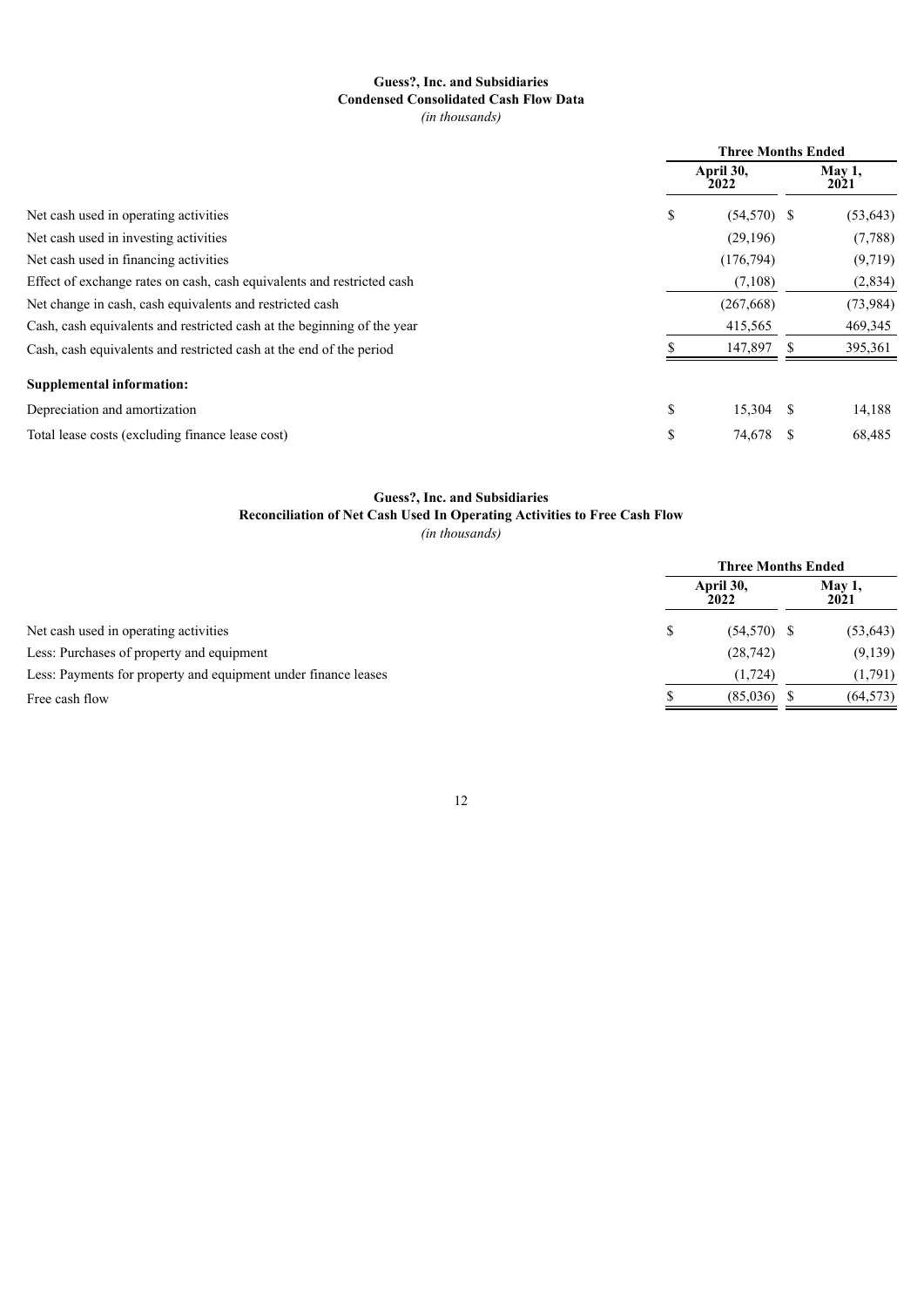#### **Guess?, Inc. and Subsidiaries Retail Store Data Global Store and Concession Count**

|                            |              | <b>Stores</b>                      |                      |              | Concessions                 |                     |
|----------------------------|--------------|------------------------------------|----------------------|--------------|-----------------------------|---------------------|
| <b>Region</b>              | <b>Total</b> | <b>Directly</b><br><b>Operated</b> | Partner<br>Operated  | <b>Total</b> | <b>Directly</b><br>Operated | Partner<br>Operated |
|                            |              |                                    | As of April 30, 2022 |              |                             |                     |
| <b>United States</b>       | 244          | 244                                |                      |              |                             |                     |
| Canada                     | 74           | 74                                 |                      |              |                             |                     |
| Central and South America  | 101          | 67                                 | 34                   | 29           | 29                          |                     |
| <b>Total Americas</b>      | 419          | 385                                | 34                   | 30           | 29                          |                     |
| Europe and the Middle East | 795          | 564                                | 231                  | 51           | 51                          |                     |
| Asia and the Pacific       | 424          | 124                                | 300                  | 253          | 111                         | 142                 |
| Total                      | 1,638        | 1,073                              | 565                  | 334          | 191                         | 143                 |
|                            |              |                                    | As of May 1, 2021    |              |                             |                     |
| <b>United States</b>       | 246          | 244                                | $\overline{2}$       |              |                             |                     |
| Canada                     | 74           | 74                                 |                      |              |                             |                     |
| Central and South America  | 105          | 70                                 | 35                   | 29           | 29                          |                     |
| <b>Total Americas</b>      | 425          | 388                                | 37                   | 30           | 29                          |                     |
| Europe and the Middle East | 728          | 511                                | 217                  | 45           | 45                          |                     |
| Asia and the Pacific       | 427          | 142                                | 285                  | 287          | 92                          | 195                 |
| Total                      | 1,580        | 1,041                              | 539                  | 362          | 166                         | 196                 |
|                            |              |                                    |                      |              |                             |                     |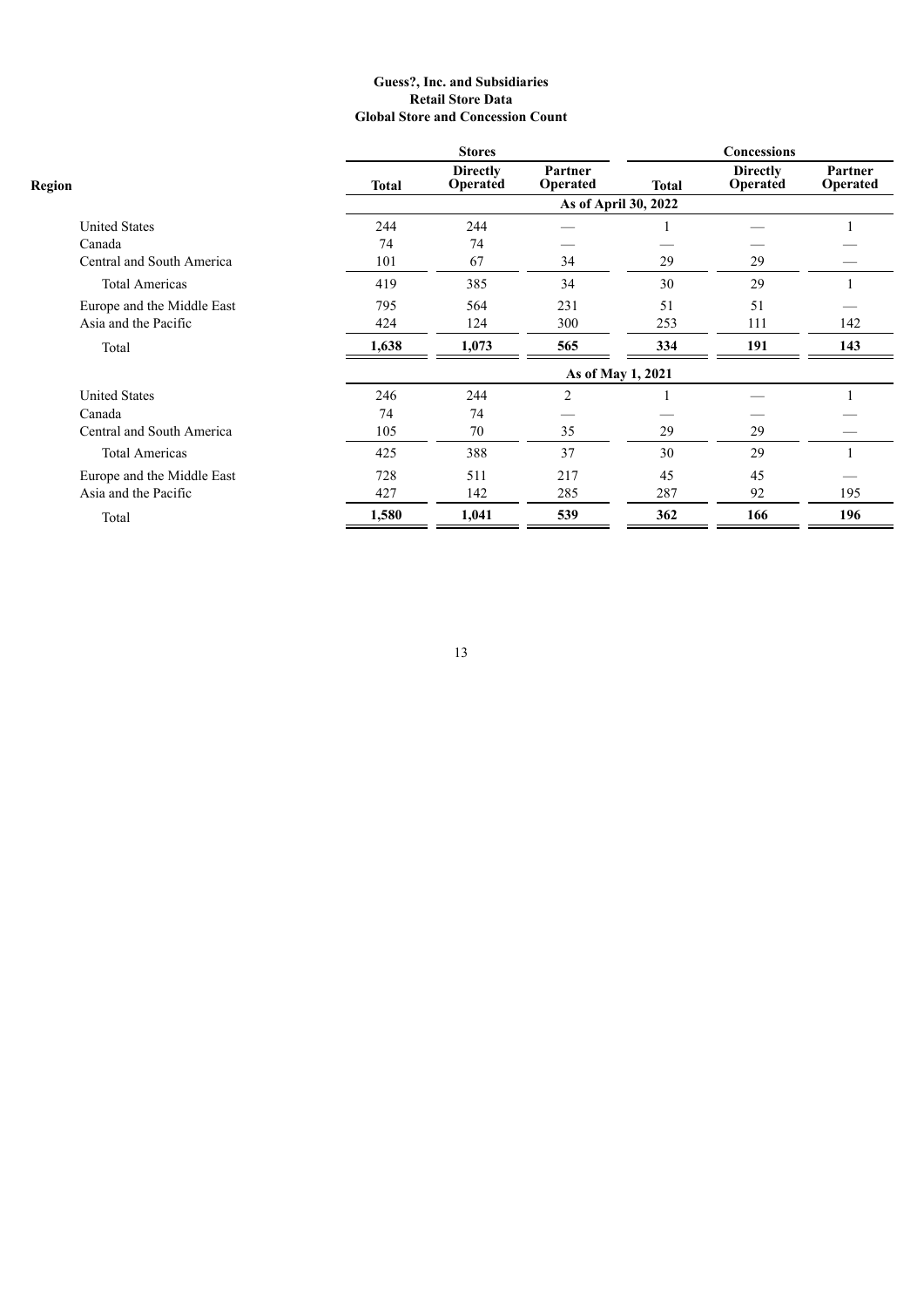#### **Guess?, Inc. and Subsidiaries Return on Invested Capital for the Fiscal Year** *(in thousands)*

|                                                                                      |    | <b>FY2021</b> |    | <b>FY2022</b> |               | <b>FY2022</b><br>2-Year Average |
|--------------------------------------------------------------------------------------|----|---------------|----|---------------|---------------|---------------------------------|
| Total assets                                                                         | \$ | 2,465,868 \$  |    | 2,555,628     | <sup>\$</sup> | 2,510,748                       |
| Cash and cash equivalents                                                            |    | (469, 110)    |    | (415,565)     |               | (442, 338)                      |
| Operating right-of-use assets                                                        |    | (764, 804)    |    | (685,799)     |               | (725, 302)                      |
| Accounts payable                                                                     |    | (300, 427)    |    | (325,797)     |               | (313, 112)                      |
| Accrued expenses                                                                     |    | (200, 602)    |    | (253, 182)    |               | (226, 892)                      |
| Average invested capital                                                             | S  | 730,925       | S. | 875,285       | <sup>\$</sup> | 803,104                         |
|                                                                                      |    |               |    |               |               | FY2022                          |
| <b>Reported GAAP earnings from operations</b>                                        |    |               |    |               | \$            | 305,037                         |
| Certain professional service and legal fees and related (credits) costs <sup>6</sup> |    |               |    |               |               | 2,652                           |
| Asset impairment charges <sup>7</sup>                                                |    |               |    |               |               | 3,149                           |
| Net gains on lease modifications <sup>8</sup>                                        |    |               |    |               |               | (259)                           |
| Adjusted earnings from operations <sup>5</sup>                                       |    |               |    |               | \$            | 310,579                         |
| Asset impairments <sup>7</sup>                                                       |    |               |    |               |               | (3, 149)                        |
| Other expense, net                                                                   |    |               |    |               |               | (30, 171)                       |
| Income tax expense <sup>12</sup>                                                     |    |               |    |               |               | (68,760)                        |
| Adjusted net operating profit after taxes <sup>5</sup>                               |    |               |    |               |               | 208,499                         |
| Non-GAAP return on invested capital <sup>13</sup>                                    |    |               |    |               |               | 26%                             |
|                                                                                      |    |               |    |               |               |                                 |

See page 15 for footnotes